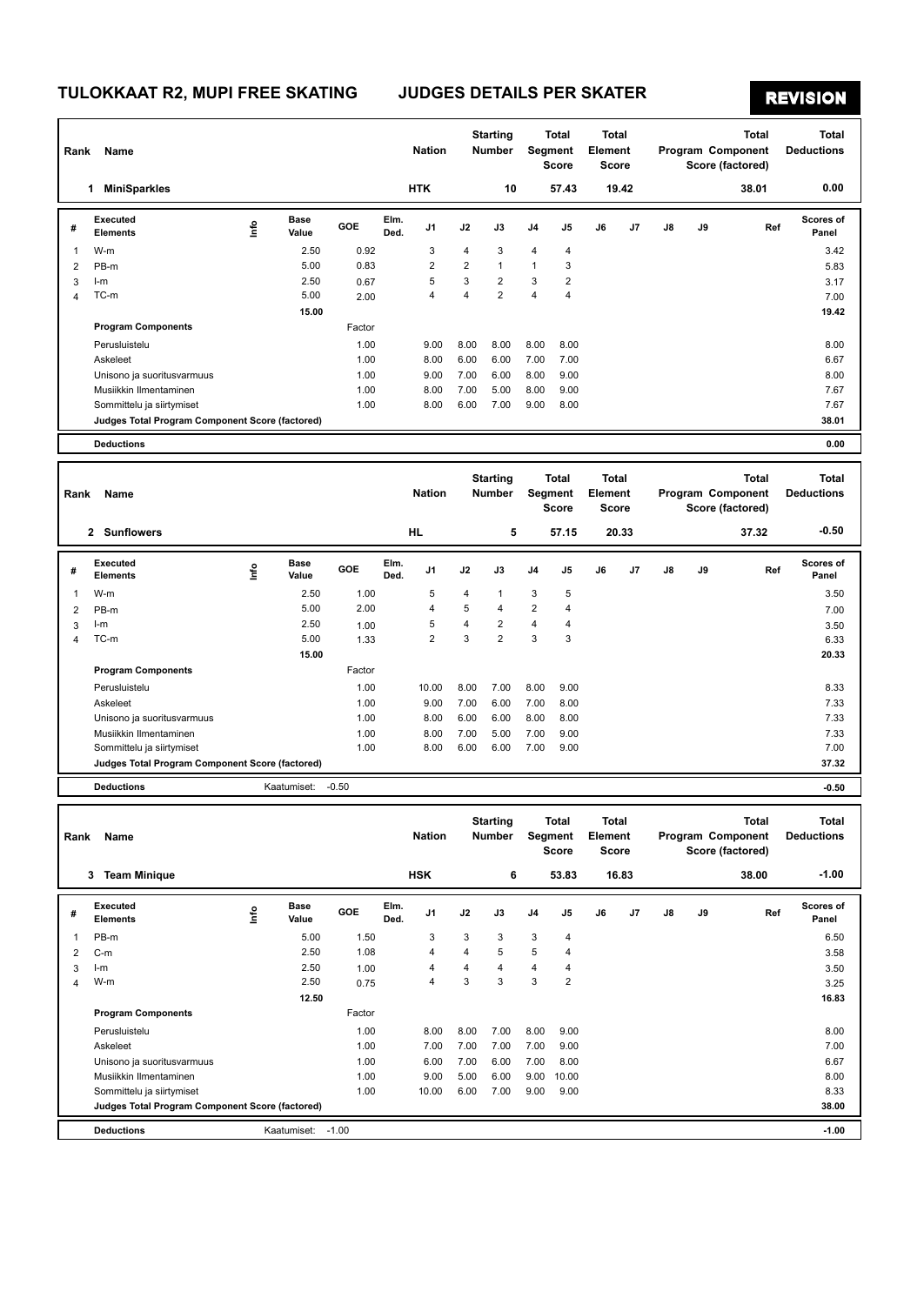# **REVISION**

| Rank           | Name                                            |                           |                      |         |              | <b>Nation</b>  |                         | <b>Starting</b><br>Number |                         | <b>Total</b><br>Segment<br><b>Score</b> |                                  | <b>Total</b><br>Element<br>Score |                   |    | <b>Total</b><br>Program Component<br>Score (factored) | <b>Total</b><br><b>Deductions</b> |
|----------------|-------------------------------------------------|---------------------------|----------------------|---------|--------------|----------------|-------------------------|---------------------------|-------------------------|-----------------------------------------|----------------------------------|----------------------------------|-------------------|----|-------------------------------------------------------|-----------------------------------|
|                | 4 Little Edges                                  |                           |                      |         |              | <b>KAARI</b>   |                         | 11                        |                         | 51.34                                   |                                  | 15.67                            |                   |    | 35.67                                                 | 0.00                              |
| #              | <b>Executed</b><br><b>Elements</b>              | lnfo                      | <b>Base</b><br>Value | GOE     | Elm.<br>Ded. | J1             | J2                      | J3                        | J4                      | J5                                      | J6                               | J7                               | J8                | J9 | Ref                                                   | Scores of<br>Panel                |
| 1              | PB-m                                            |                           | 5.00                 | 1.17    |              | 3              | $\overline{2}$          | $\overline{2}$            | $\overline{2}$          | 4                                       |                                  |                                  |                   |    |                                                       | 6.17                              |
| 2              | W-m                                             |                           | 2.50                 | 0.50    |              | 3              | $\mathbf{1}$            | 2                         | $\mathbf{1}$            | 4                                       |                                  |                                  |                   |    |                                                       | 3.00                              |
| 3              | I-m                                             |                           | 2.50                 | 0.75    |              | 3              | 3                       | 3                         | $\overline{2}$          | $\overline{4}$                          |                                  |                                  |                   |    |                                                       | 3.25                              |
| $\overline{4}$ | C-m                                             |                           | 2.50                 | 0.75    |              | 4              | 3                       | 3                         | 3                       | 3                                       |                                  |                                  |                   |    |                                                       | 3.25                              |
|                |                                                 |                           | 12.50                |         |              |                |                         |                           |                         |                                         |                                  |                                  |                   |    |                                                       | 15.67                             |
|                | <b>Program Components</b>                       |                           |                      | Factor  |              |                |                         |                           |                         |                                         |                                  |                                  |                   |    |                                                       |                                   |
|                | Perusluistelu                                   |                           |                      | 1.00    |              | 7.00           | 7.00                    | 6.00                      | 7.00                    | 8.00                                    |                                  |                                  |                   |    |                                                       | 7.00                              |
|                | Askeleet                                        |                           |                      | 1.00    |              | 8.00           | 6.00                    | 6.00                      | 7.00                    | 7.00                                    |                                  |                                  |                   |    |                                                       | 6.67                              |
|                | Unisono ja suoritusvarmuus                      |                           |                      | 1.00    |              | 8.00           | 6.00                    | 5.00                      | 7.00                    | 9.00                                    |                                  |                                  |                   |    |                                                       | 7.00                              |
|                | Musiikkin Ilmentaminen                          |                           |                      | 1.00    |              | 8.00           | 7.00                    | 5.00                      | 8.00                    | 8.00                                    |                                  |                                  |                   |    |                                                       | 7.67                              |
|                | Sommittelu ja siirtymiset                       |                           |                      | 1.00    |              | 8.00           | 7.00                    | 5.00                      | 7.00                    | 8.00                                    |                                  |                                  |                   |    |                                                       | 7.33                              |
|                | Judges Total Program Component Score (factored) |                           |                      |         |              |                |                         |                           |                         |                                         |                                  |                                  |                   |    |                                                       | 35.67                             |
|                | <b>Deductions</b>                               |                           |                      |         |              |                |                         |                           |                         |                                         |                                  |                                  |                   |    |                                                       | 0.00                              |
|                |                                                 |                           |                      |         |              |                |                         | <b>Starting</b>           |                         | <b>Total</b>                            |                                  |                                  |                   |    | <b>Total</b>                                          | <b>Total</b>                      |
| Rank           | Name                                            |                           |                      |         |              | <b>Nation</b>  |                         | <b>Number</b>             | Segment<br><b>Score</b> |                                         | Total<br><b>Element</b><br>Score |                                  | Program Component |    | Score (factored)                                      | <b>Deductions</b>                 |
|                | 5 Tiny Lakers                                   |                           |                      |         |              | <b>UPTL</b>    |                         | 12                        |                         | 48.76                                   |                                  | 18.09                            |                   |    | 31.67                                                 | $-1.00$                           |
|                | <b>Executed</b>                                 |                           | <b>Base</b>          | GOE     | Elm.         | J1             | J2                      | J3                        | J4                      | J5                                      | J6                               | J7                               | J8                | J9 | Ref                                                   | Scores of                         |
| #              | <b>Elements</b>                                 | Info                      | Value                |         | Ded.         |                |                         |                           |                         |                                         |                                  |                                  |                   |    |                                                       | Panel                             |
| 1              | PB-m                                            |                           | 5.00                 | 2.00    |              | 4              | $\overline{4}$          | 3                         | $\overline{4}$          | 4                                       |                                  |                                  |                   |    |                                                       | 7.00                              |
| 2              | TC-m                                            |                           | 5.00                 | 1.17    |              | 2              | $\mathbf{1}$            | 3                         | $\overline{2}$          | 3                                       |                                  |                                  |                   |    |                                                       | 6.17                              |
| 3              | L-m                                             |                           | 2.50                 | $-0.25$ |              | $-2$           | $-2$                    | 0                         | $\mathbf 0$             | $-1$                                    |                                  |                                  |                   |    |                                                       | 2.25                              |
| $\overline{4}$ | $l-m$                                           |                           | 2.50                 | 0.17    |              | 3              | $-1$                    | $\mathbf{1}$              | $\mathbf{1}$            | $\mathbf 0$                             |                                  |                                  |                   |    |                                                       | 2.67                              |
|                |                                                 |                           | 15.00                |         |              |                |                         |                           |                         |                                         |                                  |                                  |                   |    |                                                       | 18.09                             |
|                | <b>Program Components</b>                       |                           |                      | Factor  |              |                |                         |                           |                         |                                         |                                  |                                  |                   |    |                                                       |                                   |
|                | Perusluistelu                                   |                           |                      | 1.00    |              | 7.00           | 7.00                    | 6.00                      | 7.00                    | 8.00                                    |                                  |                                  |                   |    |                                                       | 7.00                              |
|                | Askeleet                                        |                           |                      | 1.00    |              | 7.00           | 5.00                    | 4.00                      | 5.00                    | 7.00                                    |                                  |                                  |                   |    |                                                       | 5.67                              |
|                | Unisono ja suoritusvarmuus                      |                           |                      | 1.00    |              | 6.00           | 6.00                    | 6.00                      | 6.00                    | 7.00                                    |                                  |                                  |                   |    |                                                       | 6.00                              |
|                | Musiikkin Ilmentaminen                          |                           |                      | 1.00    |              | 7.00           | 6.00                    | 6.00                      | 6.00                    | 7.00                                    |                                  |                                  |                   |    |                                                       | 6.33                              |
|                | Sommittelu ja siirtymiset                       |                           |                      | 1.00    |              | 7.00           | 6.00                    | 6.00                      | 7.00                    | 7.00                                    |                                  |                                  |                   |    |                                                       | 6.67                              |
|                | Judges Total Program Component Score (factored) |                           |                      |         |              |                |                         |                           |                         |                                         |                                  |                                  |                   |    |                                                       | 31.67                             |
|                | <b>Deductions</b>                               |                           | Kaatumiset:          | $-1.00$ |              |                |                         |                           |                         |                                         |                                  |                                  |                   |    |                                                       | $-1.00$                           |
| Rank           | Name                                            |                           |                      |         |              | <b>Nation</b>  |                         | <b>Starting</b><br>Number |                         | Total<br>Segment<br>Score               | Element                          | Total<br>Score                   |                   |    | Total<br>Program Component<br>Score (factored)        | Total<br><b>Deductions</b>        |
|                | 6 Sunbeams                                      |                           |                      |         |              | <b>ETK</b>     |                         | 2                         |                         | 47.59                                   |                                  | 16.75                            |                   |    | 31.34                                                 | -0.50                             |
|                | Executed                                        |                           | Base                 |         | Elm.         |                |                         |                           |                         |                                         |                                  |                                  |                   |    |                                                       | Scores of                         |
| #              | Elements                                        | $\mathsf{Int}^\mathsf{o}$ | Value                | GOE     | Ded.         | J1             | J2                      | J3                        | J4                      | J5                                      | J6                               | J7                               | J8                | J9 | Ref                                                   | Panel                             |
| 1              | W-m                                             |                           | 2.50                 | 0.58    |              | 2              | $\overline{\mathbf{4}}$ | 2                         | $\overline{2}$          | 3                                       |                                  |                                  |                   |    |                                                       | 3.08                              |
| 2              | PB-m                                            |                           | 5.00                 | 0.00    |              | 0              | $-2$                    | $-1$                      | $\mathbf{1}$            | $\overline{2}$                          |                                  |                                  |                   |    |                                                       | 5.00                              |
| 3              | $l-m$                                           |                           | 2.50                 | 0.50    |              | 3              | $\sqrt{2}$              | $\mathbf{1}$              | $\overline{\mathbf{c}}$ | $\overline{\mathbf{c}}$                 |                                  |                                  |                   |    |                                                       | 3.00                              |
| $\overline{4}$ | TC-m                                            |                           | 5.00                 | 0.67    |              | $\overline{2}$ | $\mathbf{1}$            | $-1$                      | $\mathbf{1}$            | 3                                       |                                  |                                  |                   |    |                                                       | 5.67                              |
|                | <b>Program Components</b>                       |                           | 15.00                | Factor  |              |                |                         |                           |                         |                                         |                                  |                                  |                   |    |                                                       | 16.75                             |
|                | Perusluistelu                                   |                           |                      | 1.00    |              | 8.00           | 6.00                    | 7.00                      | 6.00                    | 7.00                                    |                                  |                                  |                   |    |                                                       | 6.67                              |
|                | Askeleet                                        |                           |                      | 1.00    |              | 9.00           | 5.00                    | 6.00                      | 5.00                    | 7.00                                    |                                  |                                  |                   |    |                                                       | 6.00                              |
|                | Unisono ja suoritusvarmuus                      |                           |                      | 1.00    |              | 6.00           | 5.00                    | 6.00                      | 5.00                    | 7.00                                    |                                  |                                  |                   |    |                                                       | 5.67                              |
|                | Musiikkin Ilmentaminen                          |                           |                      | 1.00    |              | 7.00           | 6.00                    | 5.00                      | 6.00                    | 8.00                                    |                                  |                                  |                   |    |                                                       | 6.33                              |
|                | Sommittelu ja siirtymiset                       |                           |                      | 1.00    |              | 9.00           | 6.00                    | 6.00                      | 6.00                    | 8.00                                    |                                  |                                  |                   |    |                                                       | 6.67                              |
|                | Judges Total Program Component Score (factored) |                           |                      |         |              |                |                         |                           |                         |                                         |                                  |                                  |                   |    |                                                       | 31.34                             |
|                | <b>Deductions</b>                               |                           | Kaatumiset: - 0.50   |         |              |                |                         |                           |                         |                                         |                                  |                                  |                   |    |                                                       | $-0.50$                           |
|                |                                                 |                           |                      |         |              |                |                         |                           |                         |                                         |                                  |                                  |                   |    |                                                       |                                   |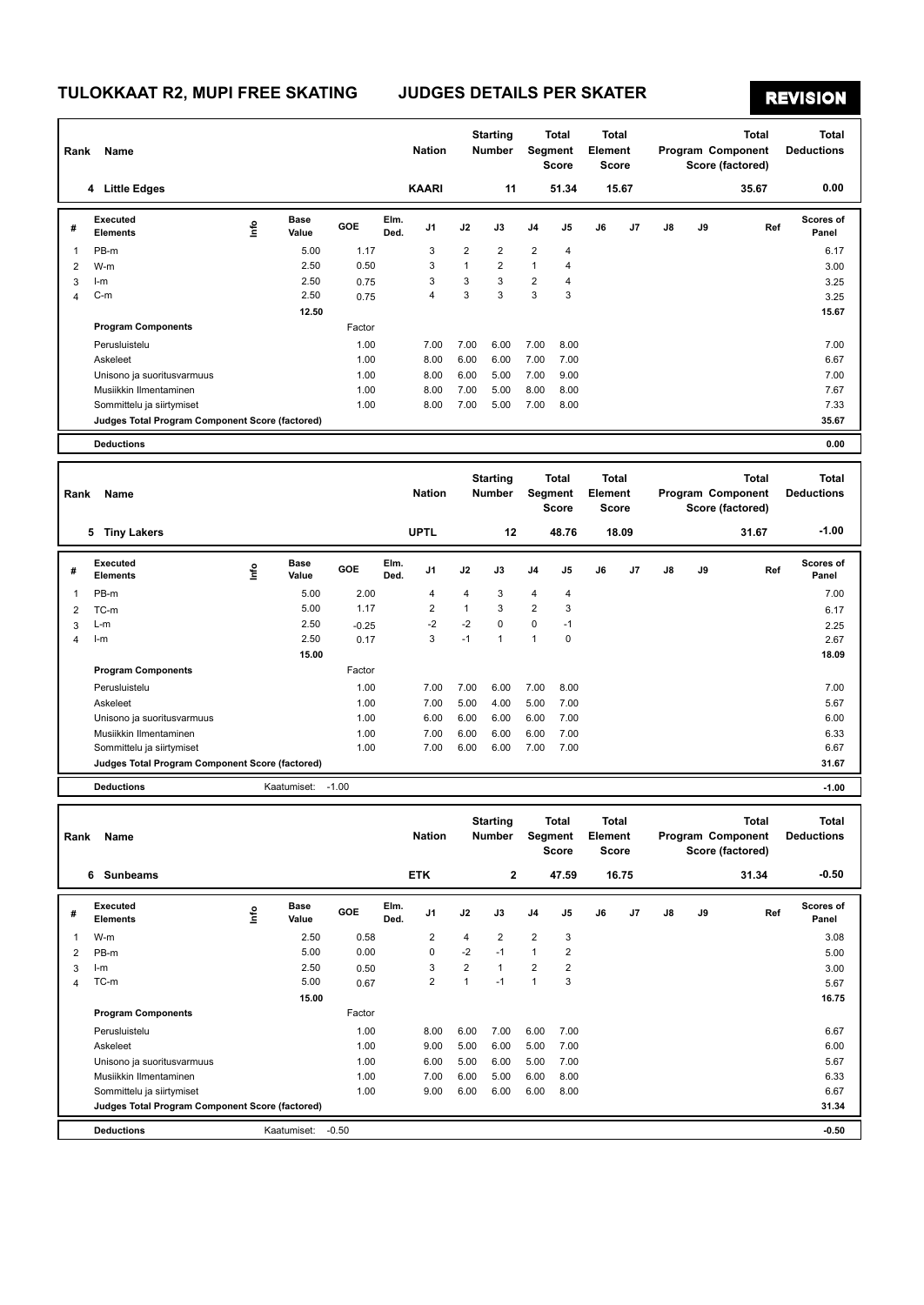# **REVISION**

| Rank           | Name                                            |      |                      |         |              | <b>Nation</b>  |                         | <b>Starting</b><br>Number |                         | <b>Total</b><br>Segment<br><b>Score</b> | <b>Total</b><br>Element<br><b>Score</b> |       |                                       |    | <b>Total</b><br>Program Component<br>Score (factored) |              | <b>Total</b><br><b>Deductions</b> |
|----------------|-------------------------------------------------|------|----------------------|---------|--------------|----------------|-------------------------|---------------------------|-------------------------|-----------------------------------------|-----------------------------------------|-------|---------------------------------------|----|-------------------------------------------------------|--------------|-----------------------------------|
|                | 7 Ice Galaxy                                    |      |                      |         |              | <b>TTK</b>     |                         | 3                         |                         | 46.33                                   |                                         | 15.00 |                                       |    | 31.33                                                 |              | 0.00                              |
| #              | <b>Executed</b><br><b>Elements</b>              | lnfo | <b>Base</b><br>Value | GOE     | Elm.<br>Ded. | J1             | J2                      | J3                        | J <sub>4</sub>          | J5                                      | J6                                      | J7    | J8                                    | J9 |                                                       | Ref          | Scores of<br>Panel                |
| 1              | $C-m$                                           |      | 2.50                 | 0.58    |              | $\overline{2}$ | 4                       | $\overline{2}$            | $\overline{\mathbf{c}}$ | 3                                       |                                         |       |                                       |    |                                                       |              | 3.08                              |
| $\overline{2}$ | PB-m                                            |      | 5.00                 | 1.17    |              | $\overline{2}$ | 3                       | $\overline{2}$            | $\mathbf{1}$            | 3                                       |                                         |       |                                       |    |                                                       |              | 6.17                              |
| 3              | L-m                                             |      | 2.50                 | 0.50    |              | $\overline{2}$ | 3                       | 1                         | $\overline{2}$          | $\overline{2}$                          |                                         |       |                                       |    |                                                       |              | 3.00                              |
| 4              | $l-m$                                           |      | 2.50                 | 0.25    |              | $\mathbf{1}$   | 3                       | $\mathbf{1}$              | $\mathbf{1}$            | $\mathbf{1}$                            |                                         |       |                                       |    |                                                       |              | 2.75                              |
|                |                                                 |      | 12.50                |         |              |                |                         |                           |                         |                                         |                                         |       |                                       |    |                                                       |              | 15.00                             |
|                | <b>Program Components</b>                       |      |                      | Factor  |              |                |                         |                           |                         |                                         |                                         |       |                                       |    |                                                       |              |                                   |
|                | Perusluistelu                                   |      |                      | 1.00    |              | 6.00           | 7.00                    | 6.00                      | 6.00                    | 7.00                                    |                                         |       |                                       |    |                                                       |              | 6.33                              |
|                | Askeleet                                        |      |                      | 1.00    |              | 7.00           | 5.00                    | 6.00                      | 5.00                    | 7.00                                    |                                         |       |                                       |    |                                                       |              | 6.00                              |
|                | Unisono ja suoritusvarmuus                      |      |                      | 1.00    |              | 6.00           | 7.00                    | 5.00                      | 6.00                    | 8.00                                    |                                         |       |                                       |    |                                                       |              | 6.33                              |
|                | Musiikkin Ilmentaminen                          |      |                      | 1.00    |              | 6.00           | 6.00                    | 4.00                      | 6.00                    | 8.00                                    |                                         |       |                                       |    |                                                       |              | 6.00                              |
|                | Sommittelu ja siirtymiset                       |      |                      | 1.00    |              | 7.00           | 6.00                    | 4.00                      | 7.00                    | 8.00                                    |                                         |       |                                       |    |                                                       |              | 6.67                              |
|                | Judges Total Program Component Score (factored) |      |                      |         |              |                |                         |                           |                         |                                         |                                         |       |                                       |    |                                                       |              | 31.33                             |
|                | <b>Deductions</b>                               |      |                      |         |              |                |                         |                           |                         |                                         |                                         |       |                                       |    |                                                       |              | 0.00                              |
|                |                                                 |      |                      |         |              |                |                         | <b>Starting</b>           |                         | <b>Total</b>                            | Total                                   |       |                                       |    |                                                       | <b>Total</b> | <b>Total</b>                      |
| Rank           | Name                                            |      |                      |         |              | <b>Nation</b>  |                         | <b>Number</b>             |                         | Segment<br><b>Score</b>                 | <b>Element</b><br><b>Score</b>          |       | Program Component<br>Score (factored) |    |                                                       |              | <b>Deductions</b>                 |
|                | <b>Islet Sweethearts</b><br>8                   |      |                      |         |              | <b>WATS</b>    |                         | 8                         |                         | 45.59                                   |                                         | 17.59 |                                       |    | 28.00                                                 |              | 0.00                              |
| #              | <b>Executed</b><br><b>Elements</b>              | lnfo | Base<br>Value        | GOE     | Elm.<br>Ded. | J1             | J2                      | J3                        | J <sub>4</sub>          | J5                                      | J6                                      | J7    | $\mathsf{J}8$                         | J9 |                                                       | Ref          | Scores of<br>Panel                |
| 1              | TC-m                                            |      | 5.00                 | 1.00    |              | $\mathbf{1}$   | 4                       | $\mathbf{1}$              | $\overline{\mathbf{c}}$ | 3                                       |                                         |       |                                       |    |                                                       |              | 6.00                              |
| 2              | PB-m                                            |      | 5.00                 | 0.50    |              | 1              | 3                       | 0                         | $\mathbf{1}$            | $\mathbf{1}$                            |                                         |       |                                       |    |                                                       |              | 5.50                              |
| 3              | $l-m$                                           |      | 2.50                 | 0.67    |              | 3              | $\overline{\mathbf{4}}$ | $\overline{\mathbf{c}}$   | $\overline{\mathbf{c}}$ | 3                                       |                                         |       |                                       |    |                                                       |              | 3.17                              |
| 4              | W-m                                             |      | 2.50                 | 0.42    |              | $\mathbf{1}$   | 3                       | $\mathbf{1}$              | $\overline{2}$          | $\overline{2}$                          |                                         |       |                                       |    |                                                       |              | 2.92                              |
|                |                                                 |      | 15.00                |         |              |                |                         |                           |                         |                                         |                                         |       |                                       |    |                                                       |              | 17.59                             |
|                | <b>Program Components</b>                       |      |                      | Factor  |              |                |                         |                           |                         |                                         |                                         |       |                                       |    |                                                       |              |                                   |
|                | Perusluistelu                                   |      |                      | 1.00    |              | 5.00           | 7.00                    | 5.00                      | 5.00                    | 6.00                                    |                                         |       |                                       |    |                                                       |              | 5.33                              |
|                | Askeleet                                        |      |                      | 1.00    |              | 5.00           | 6.00                    | 4.00                      | 4.00                    | 6.00                                    |                                         |       |                                       |    |                                                       |              | 5.00                              |
|                | Unisono ja suoritusvarmuus                      |      |                      | 1.00    |              | 6.00           | 6.00                    | 5.00                      | 5.00                    | 6.00                                    |                                         |       |                                       |    |                                                       |              | 5.67                              |
|                | Musiikkin Ilmentaminen                          |      |                      | 1.00    |              | 7.00           | 6.00                    | 4.00                      | 6.00                    | 8.00                                    |                                         |       |                                       |    |                                                       |              | 6.33                              |
|                | Sommittelu ja siirtymiset                       |      |                      | 1.00    |              | 5.00           | 6.00                    | 5.00                      | 6.00                    | 8.00                                    |                                         |       |                                       |    |                                                       |              | 5.67                              |
|                | Judges Total Program Component Score (factored) |      |                      |         |              |                |                         |                           |                         |                                         |                                         |       |                                       |    |                                                       |              | 28.00                             |
|                | <b>Deductions</b>                               |      |                      |         |              |                |                         |                           |                         |                                         |                                         |       |                                       |    |                                                       |              | 0.00                              |
|                |                                                 |      |                      |         |              |                |                         | <b>Starting</b>           |                         | Total                                   | Total                                   |       |                                       |    |                                                       | Total        | Total                             |
| Rank           | Name                                            |      |                      |         |              | <b>Nation</b>  |                         | Number                    |                         | Segment                                 | Element                                 |       |                                       |    | Program Component                                     |              | <b>Deductions</b>                 |
|                |                                                 |      |                      |         |              |                |                         |                           |                         | <b>Score</b>                            | Score                                   |       |                                       |    | Score (factored)                                      |              |                                   |
|                | 9 IceBlades                                     |      |                      |         |              | <b>TAPTL</b>   |                         | 9                         |                         | 45.26                                   |                                         | 16.09 |                                       |    | 29.67                                                 |              | -0.50                             |
|                |                                                 |      |                      |         |              |                |                         |                           |                         |                                         |                                         |       |                                       |    |                                                       |              |                                   |
| #              | Executed<br><b>Elements</b>                     | lnfo | Base<br>Value        | GOE     | Elm.<br>Ded. | J1             | J2                      | J3                        | J4                      | J5                                      | J6                                      | J7    | J8                                    | J9 |                                                       | Ref          | Scores of<br>Panel                |
| 1              | TC-m                                            |      | 5.00                 | $-0.33$ |              | $-2$           | $-1$                    | 0                         | $-1$                    | $\mathbf{1}$                            |                                         |       |                                       |    |                                                       |              | 4.67                              |
| $\overline{2}$ | $l-m$                                           |      | 2.50                 | $-0.08$ |              | $-1$           | $\mathbf{1}$            | $-1$                      | $-1$                    | $\mathbf{1}$                            |                                         |       |                                       |    |                                                       |              | 2.42                              |
| 3              | PB-m                                            |      | 5.00                 | 0.67    |              | $\mathbf{1}$   | $\overline{c}$          | 1                         | 0                       | 3                                       |                                         |       |                                       |    |                                                       |              | 5.67                              |
| 4              | W-m                                             |      | 2.50                 | 0.83    |              | 4              | $\overline{\mathbf{4}}$ | $\overline{2}$            | 3                       | 3                                       |                                         |       |                                       |    |                                                       |              | 3.33                              |
|                |                                                 |      | 15.00                |         |              |                |                         |                           |                         |                                         |                                         |       |                                       |    |                                                       |              | 16.09                             |
|                | <b>Program Components</b>                       |      |                      | Factor  |              |                |                         |                           |                         |                                         |                                         |       |                                       |    |                                                       |              |                                   |
|                | Perusluistelu                                   |      |                      | 1.00    |              | 6.00           | 7.00                    | 6.00                      | 6.00                    | 7.00                                    |                                         |       |                                       |    |                                                       |              | 6.33                              |
|                | Askeleet                                        |      |                      | 1.00    |              | 6.00           | 6.00                    | 5.00                      | 5.00                    | 6.00                                    |                                         |       |                                       |    |                                                       |              | 5.67                              |
|                | Unisono ja suoritusvarmuus                      |      |                      | 1.00    |              | 4.00           | 6.00                    | 5.00                      | 5.00                    | 6.00                                    |                                         |       |                                       |    |                                                       |              | 5.33                              |
|                | Musiikkin Ilmentaminen                          |      |                      | 1.00    |              | 6.00           | 5.00                    | 5.00                      | 6.00                    | 6.00                                    |                                         |       |                                       |    |                                                       |              | 5.67                              |
|                | Sommittelu ja siirtymiset                       |      |                      | 1.00    |              | 7.00           | 6.00                    | 4.00                      | 8.00                    | 7.00                                    |                                         |       |                                       |    |                                                       |              | 6.67                              |
|                | Judges Total Program Component Score (factored) |      |                      |         |              |                |                         |                           |                         |                                         |                                         |       |                                       |    |                                                       |              | 29.67                             |
|                | <b>Deductions</b>                               |      | Kaatumiset: - 0.50   |         |              |                |                         |                           |                         |                                         |                                         |       |                                       |    |                                                       |              | $-0.50$                           |